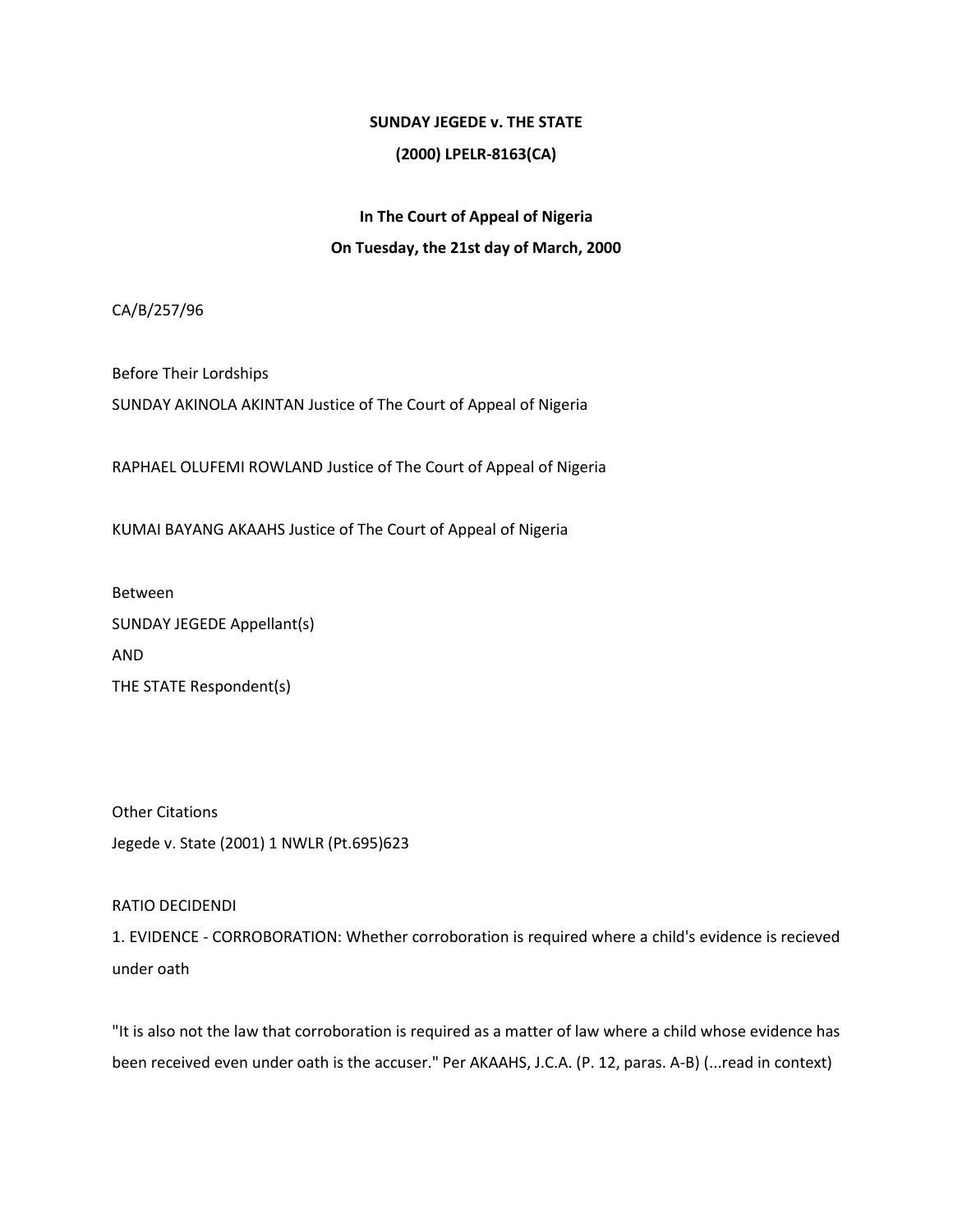2. EVIDENCE - CORROBORATION: Nature of a corroborative evidence capable of grounding conviction on a charge of rape

"The nature of a corroborative evidence capable of grounding conviction on a charge of rape is that it must be cogent, compelling, and unequivocal as to show without more that the accused committed the offence charged. See: Igbine v. State (1997) NWLR (Pt.519) 101." Per AKAAHS, J.C.A. (P. 13, paras. F-G) (...read in context)

AKAAHS, J.C.A. (Delivering the Leading Judgment): The accused was arraigned before the High Court Benin for the offence of rape in charge No. B/8C/91. He was found guilty and sentenced to 5 years imprisonment. The charge reads as follows:-

#### "Statement of Offence:

Rape, contrary to section 358 of the Criminal Code, Cap. 48, Vol. 11, Laws of former Bendel State of Nigeria 1976 as applicable in Edo State of Nigeria.

Particulars of Offence

Sunday Jegede on or about the 24th day of May, 1989 in Benin City had carnal knowledge of Oghogho Ogunbor (f) without her consent"

To prove its case the prosecution called six witnesses namely, Dr. Suleman Abu (1st P.W) Oghogho Ogunbor, the prosecutrix (2nd P.W); Mr. Fidelis Erameh, headmaster of the University of Benin Staff School (3rd P.W); Vera Ezomo (4th P.W); Florence Oni (5th P.W) and Sgt. Samuel Freeborri (6th P.W) who was the Investigating Police Officer.

The accused gave evidence in person and called three other witnesses for the defence amongst whom was Irene Osagie who was present at the time the incident was alleged to have taken place. The prosecutrix ran to her and told her that one man wanted to rape her.

The learned trial Judge after reviewing the evidence adduced found the accused guilty as charged and sentenced him to 5 years imprisonment on 16th June, 1993. The accused was dissatisfied with his conviction and filed his notice and 2 grounds of appeal on 15th July, 1993. He will hereinafter be referred to as the appellant in this appeal.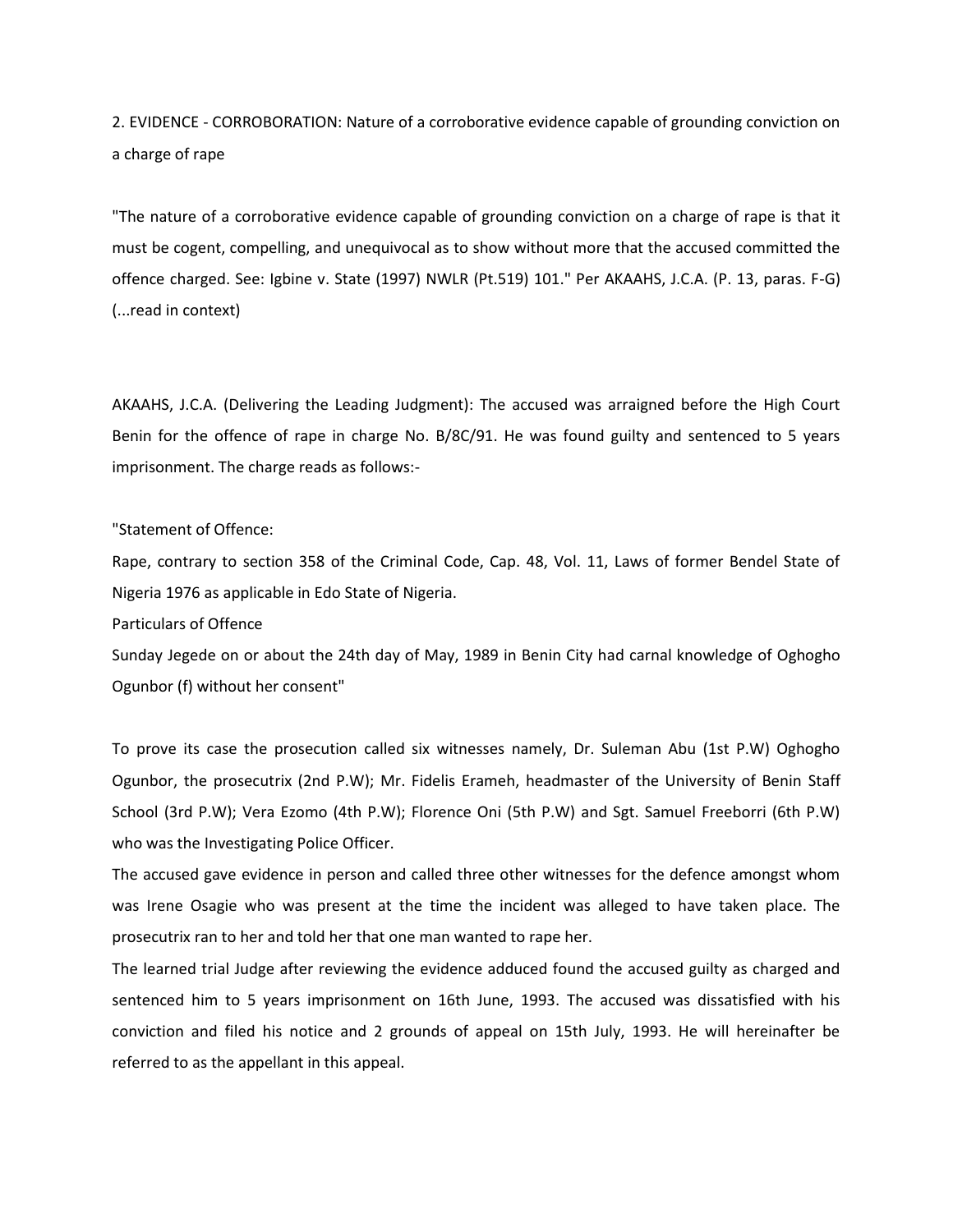Briefs of argument were filed after time was extended to do so had been granted. The appellant raised two issues for determination; so also the respondent. The issues formulated by the appellant are:-

(a) Whether on the totality of the evidence adduced in the trial court, a case of rape has been established against the appellant.

(b) Whether the learned trial Judge misplaced the onus of proof in a criminal case when she failed to consider the failure of the doctor to examine the appellant.

The issues which the respondent's counsel framed for determination are:-

(i) Whether the evidence adduced by the prosecution established a case of rape against the appellant beyond reasonable doubt.

(ii) Whether there are material contradictions in the case of the prosecution.

Appellant's arguments on the 1st issue centre around lack of corroboration.

It is the contention of Learned Counsel for the appellant that before the prosecution can secure a conviction the evidence of the prosecutrix (victim of the rape) must be corroborated in some material particular that sexual intercourse did take place and that it was without her consent and the corroboration required is the evidence that implicates the accused in the commission of the offence. He cited the case of Samba v. The State (1993) 6 NWLR (Pt. 300) 399 and section 179 (1) & (5) and section 183 Evidence Act in support of the argument. He contended that the legal proposition which postulates that "there is no positive rule of law that says that corroboration is required in sexual offences but as a matter of practice, the Judge warns himself that it is quite unsafe to convict an accused upon the uncorroborated evidence of one witness" only applies where the victim is not below the age of 16 years. In the instant case, where the victim is below the age of 13 years, corroboration is required as a matter of law. Relying on Akpan v. State (1967) NMLR 185 which was cited with approval by the Supreme Court in Shazali v. State (1988) 5 NWLR (pt. 93) 164, learned counsel submitted that corroboration is required as a matter of law where a child whose evidence has been received even under oath is the accuser. Contrasting the evidence of the prosecutrix with that of Irene Osagie on whether or not penetration was established, learned counsel was of the view that the evidence of D.W.3 should be preferred and it is to the effect that the prosecutrix ran to her and held her and said that one man wanted to rape her. Turning to the issue of the non-examination of the appellant by the doctor, learned counsel contended that if this had been done, it could have provided the necessary corroboration as to whether the appellant had the same bacteria called 'styphilocus areas' and some yeast cells which were found in the private part of the prosecutrix. Learned counsel next dwelt on the conflict and inconsistencies in the prosecution's case which he said were material and should have been resolved in favour of the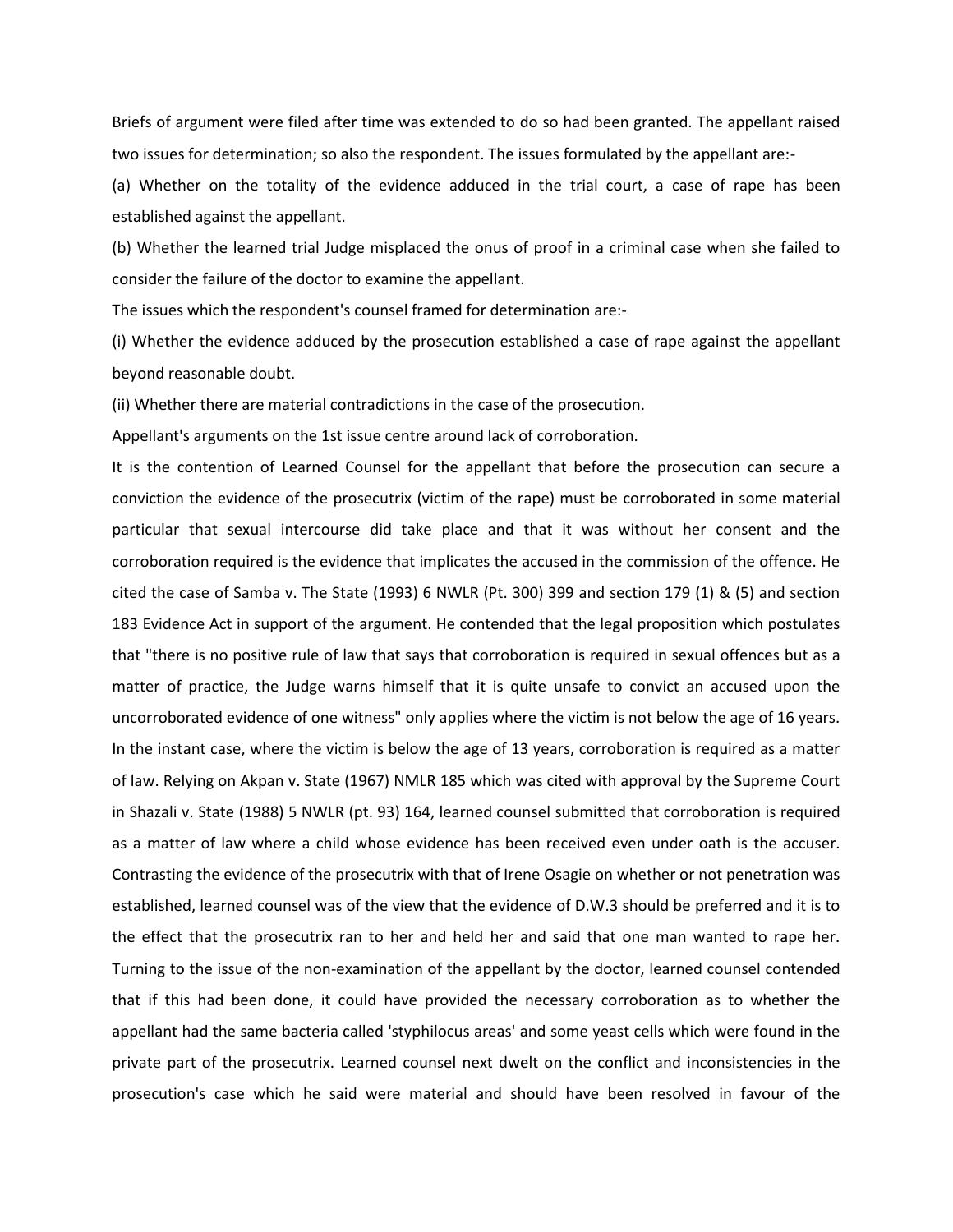appellant. According to him the finding of distress made by the trial Judge was not supported by the evidence of the prosecution. On the issue of consent, he submitted that the evidence of the prosecution did not negative consent and so even if the accused had sexual connection with the prosecutrix, there is no evidence on record to support that she did not consent to the act. He contended that the age of the prosecutrix cannot be used to negative consent because in rape cases age is not a relevant factor for the determination of consent. He argued in the alternative that even if age is relevant to ascertaining whether the prosecutrix consented, her age was not strictly proved.

It is learned counsel's argument that the case of the prosecution suffers a great set back as a result of their inability to cross-examine any of the defence witnesses and the evidence given by these witnesses tallies with the appellant's testimony to the effect that the prosecutrix's father insisted that the police should prosecute him for demanding money from him (complainant's father) in the presence of his friend, an action which he felt was embarrassing. He submitted that where the story of the accused is not challenged, the defence ought to be accepted by the trial court and where a court disbelieves an accused, the court must give a strong reason for so disbelieving. He finally submitted on the first issue that the evidence adduced in the trial court cannot ground a conviction for attempted rape because there is no proximate act of the appellant established by the prosecution that can constitute an attempt. He argued that the mere fact that the prosecutrix told D.W.3 that somebody wanted to rape her does not of itself import attempt.

Making his submissions on issue No.2 learned counsel stressed that the omission on the part of the prosecution to carry out a test on the appellant to ascertain the state of his health with respect to venereal disease created a gap in the prosecution's case and relied on Okoyomon v. The State (1973) 1 All NLR (Pt.1) 16 (1972) 1 SC 21 for his submission. It was his view that the trial court placed the burden of proving his innocence on the appellant before the prosecution could prove its case and this is tantamount to a denial of fair hearing. He contended that this is a misdirection and submitted that where the trial court misdirects itself as to the onus of proof of the guilt of the appellant and subsequently convicts the appellant, an Appeal Court is bound to set aside the judgment as being contrary to the constitution. He therefore urged us to set aside the conviction of the appellant and to discharge and acquit him.

In her reply to issue No.1 learned counsel for the respondent submitted that the case of rape was proved beyond reasonable doubt against the appellant by the overwhelming evidence adduced by the prosecution. She stated that the accused/appellant was charged under section 358 of the Criminal Code and corroboration of P.W.2's evidence is not required as a matter of law before the appellant could be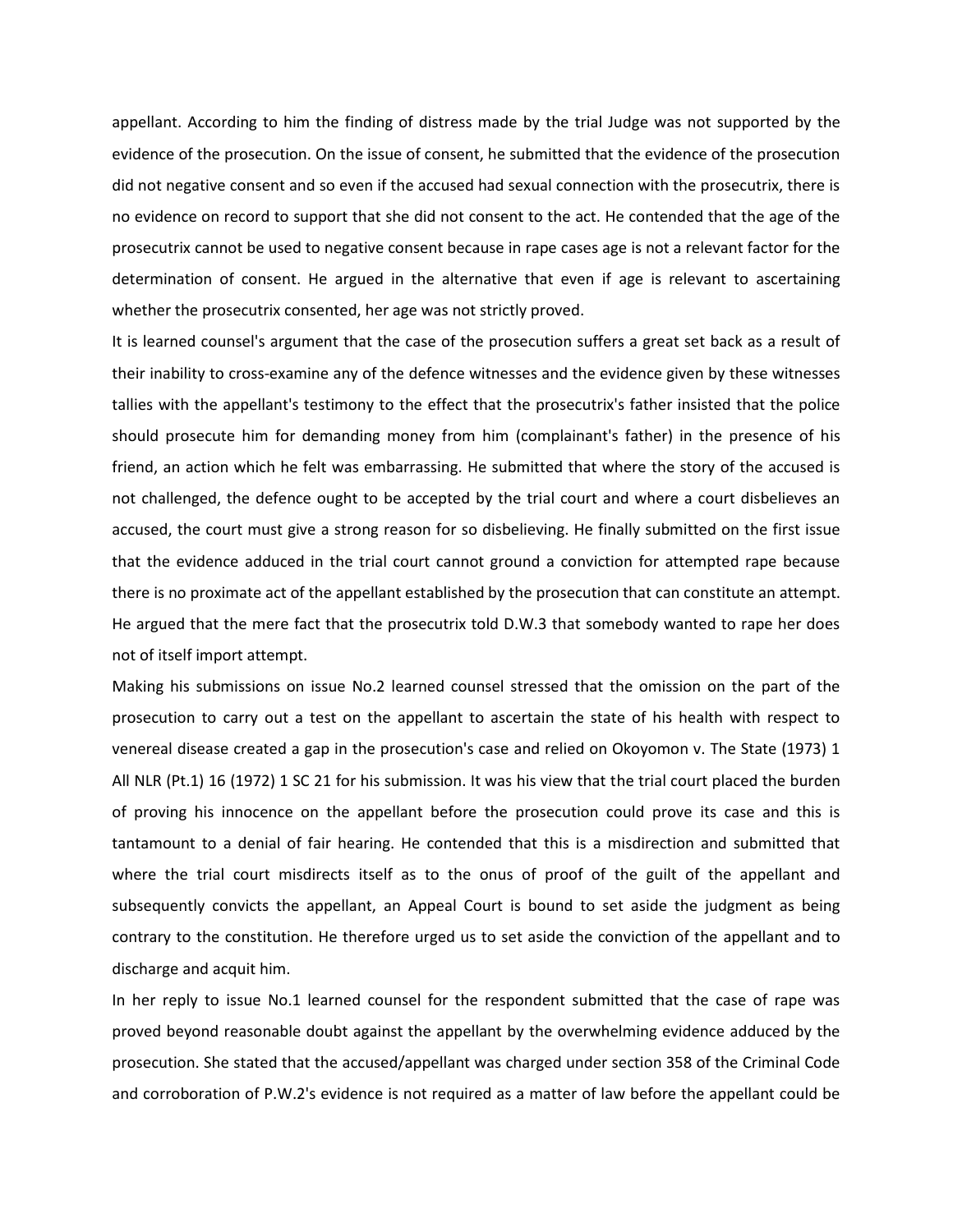convicted of the offence. She argued that the offence charged does not come within the purview of those offences for which corroboration is required under section 179(1) & (5) Evidence Act and it is only the evidence of an unsworn child as envisaged by section 183 Evidence Act that requires corroboration as a matter of law. She argued that this section does not apply to the case in hand as PW2 at the time was 13 years and she gave evidence on oath. She nonetheless conceded that in cases of this nature corroboration is only desirable and the judge only needs to warn himself before convicting the accused. In this particular case Learned counsel asserted that the Judge was conscious of such warning before convicting the appellant on the evidence of PW2. Learned counsel went on to argue that the evidence of PW2 was amply corroborated by pieces of evidence adduced by the prosecution witnesses, especially the evidence of PW5, PW3, and PW1 who said he found that PW2 had forceful penetration of the genital tract associated with attempted strangulation. She therefore contended that these pieces of evidence corroborated the evidence of PW2 that she was raped by the appellant. Since the appellant was actually seen in the school premises she argued, he had the opportunity to commit the act and he was apprehended and taken to the Police Station soon after the incident happened on 24/5/89. Making further submissions, learned counsel asserted that the prosecution established without doubt that there was unlawful carnal knowledge and submitted that the slightest degree of penetration is sufficient to establish carnal knowledge and that neither rupture of the hymen nor emission of semen need be proved. She referred to Brett & Maclean 2nd Edition page 757 paragraph 1966 for this proposition.

On issue of consent, she submitted that the conduct of PW2 clearly showed that she did not give consent to the act since the appellant held her neck and threatened to shoot her on her face coupled with the fact that she struggled with him before she ran away. There is also the evidence of PW1 who found swelling and linear abrasions on the front and sides of PW2's neck. She therefore submitted that the injuries sustained by PW2 support the fact that she did not give consent. Whether the appellant actually carried a weapon or not, the threat of such nature would be sufficient to frighten a child into submission.

On the argument by appellant's counsel that PW2 ran to Mrs. Irene Osagie and said one man wanted to rape her which suggested that PW2 was never raped, learned counsel for the respondent submitted that PW2 a young child of 11 years did not appreciate what happened to her as this was her first experience and the evidence of DW3 did not negative that of PW1 who found that there was penetration.

She contended that the failure of PW1 to examine the appellant so as to confirm whether he had same venereal disease as was found in PW2 is not fatal to the case of the prosecution. She pointed out that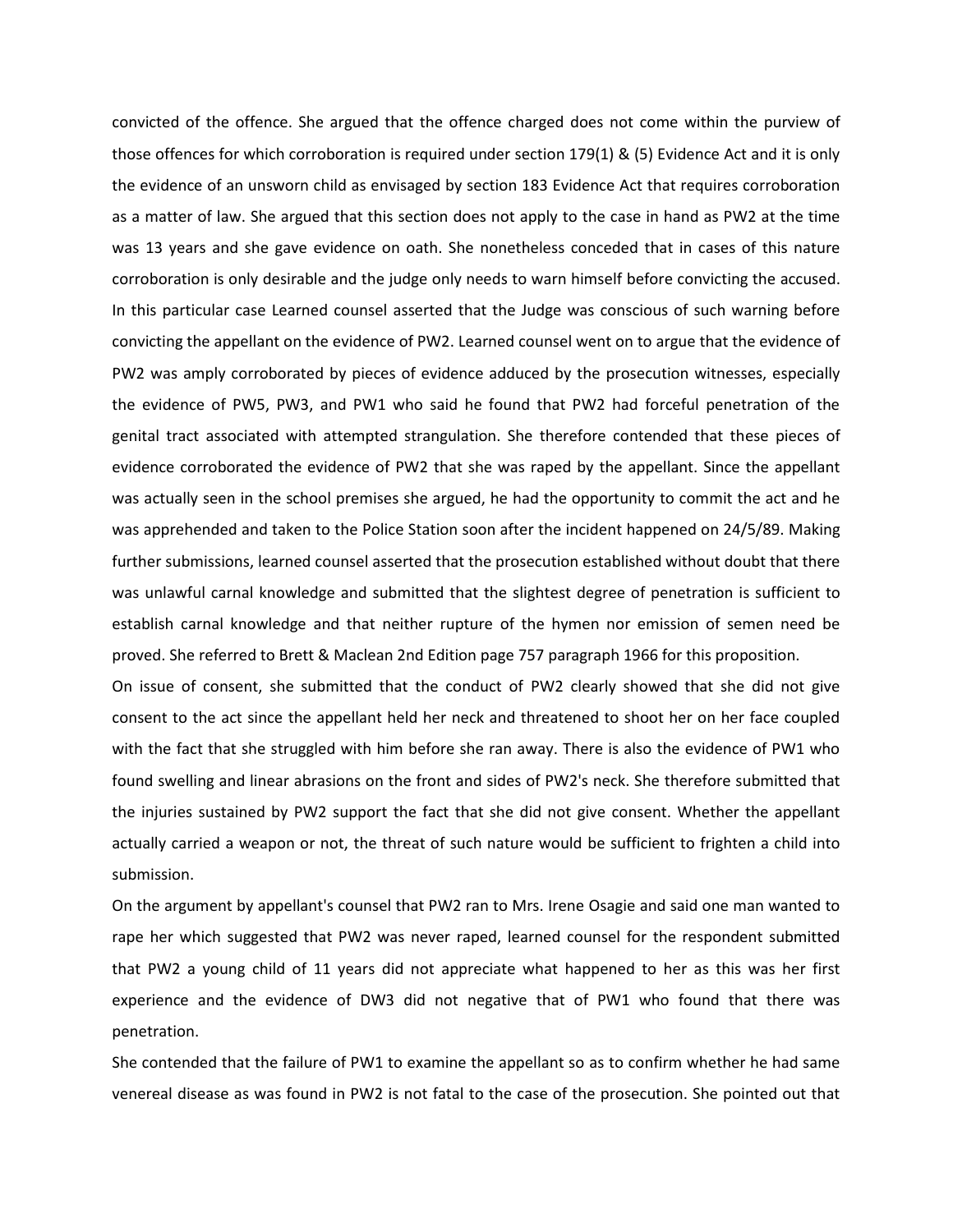since the appellant gave a different story in court from Exhibits A and B he cannot be believed and therefore had no defence.

On issue No.2, learned counsel for the respondent submitted that there were no material contradictions in the prosecution's case and referred to Nasamu v. The State (1979) 6 SC 153 and urged on us to disregard the said contradictions. She finally argued this court to dismiss the appeal and affirm the judgment of the trial court on the grounds that the case of rape was proved against appellant beyond reasonable ground; it was in evidence that the appellant was in the school premises and he had the opportunity to commit the offence and there are no material contradictions in the prosecution's case.

A consideration of this appeal must perforce start with the issue of corroboration. Is corroboration required as a matter of law as argued by appellant's counselor desirable as submitted by the respondent's counsel?

The particulars of the offence reproduced above is that the appellant had carnal knowledge of Oghogho Ogunbor (the prosecutrix). Section 357 of the Criminal code defines rape in these terms:-

"S.357 Any person who has unlawful carnal knowledge of a woman or girl, without her consent, or with her consent, if the consent is obtained by force or by means of threats or intimidation of any kind, or by fear of harm, or by means of false and fraudulent representation as to the nature of the act, or, in the case of a married woman, by personating her husband, is guilty of an offence which is called rape"

The offence of rape as defined in section 357 of the Criminal Code and made punishable under section 358 of the same code is different from offences provided in sections 218 and 221 of the Criminal Code where it is specifically stated that a person cannot be convicted of any offence defined in these sections upon the uncorroborated testimony of one witness (see also section 179(5) Evidence Act). Section 183 of the Evidence Act deals with the unsworn evidence of a child and stipulates in sub-section 2 that the deposition of a child may be taken though not on oath and shall be admissible in evidence in all proceedings where such deposition if made by an adult would be admissible. Where this is done, such evidence must be liable to corroboration. It is so provided in section 183(3) Evidence Act which reads:-

"A person shall not be liable to be convicted of the offence unless the testimony admitted by virtue of this section and given on behalf of the prosecution is corroborated by some other material evidence in support thereof implicating the accused"

On the statutory provisions and the decided case, I do not agree with the submission of learned counsel for the appellant that in rape cases, it is the law that before the prosecution can secure a conviction, the evidence of the prosecutrix (victim of the rape) must be corroborated in some material particular, that sexual intercourse did take place. PW2 gave sworn evidence and so could not come under the purview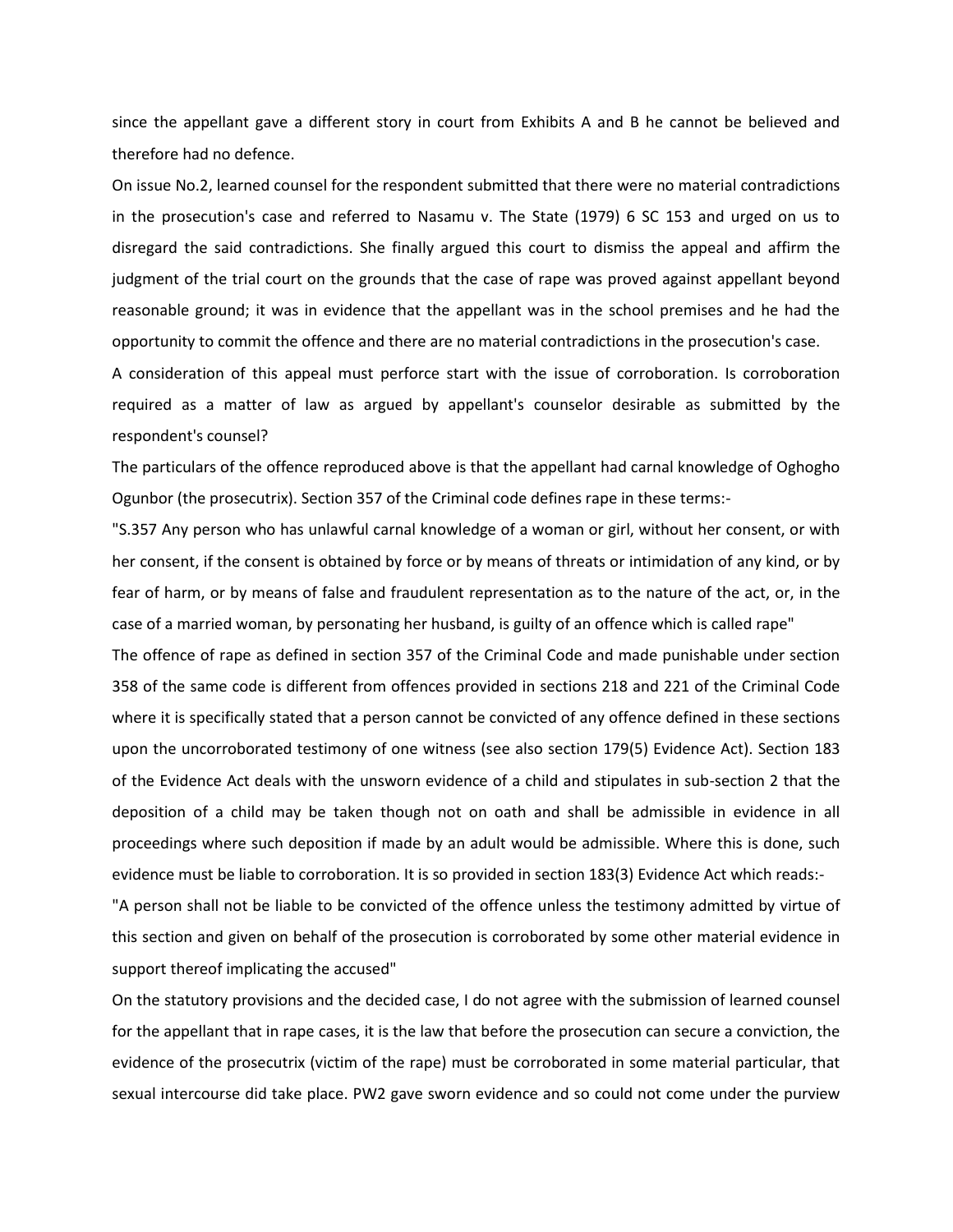of section 183 (3) Evidence Act; the charge itself was not laid under section 218 or 221 Criminal Code and at the time the incident occurred she was 11 years old but was 13 years of age at the time she testified. See: Okoyomon v. State (1973) 1 All NLR (Pt.1) 16; Sambo v. State (1993) 6 NWLR (pt.300) 399. It is also not the law that corroboration is required as a matter of law where a child whose evidence has been received even under oath is the accuser. The case of Akpan v. State (1967) NWLR 185 cited in Shazali v. State (1988) 5 NWLR (pt. 93) 164 did not lay down such a principle. Lewis J.S.C. in Akpan v. State supra at page 188 explained the statement of the law credited to Goddard L.C.J. in R. V Mitchell 36 Cr. App. R. 78 and R. v. Campbell (1956) 2 QB 432 thus:-

"In our view when Goddard L.C.J. used the word 'should' in the context of the last case cited, he must be taken to have meant that it was a desirable practice that this should be done, not that it was a requirement so that if it was not done the appeal court must allow the appeal."

I will agree with the stand taken by learned counsel for the respondent that corroboration is desirable in the instant case and not that it must be provided as a matter of law for the reasons already stated.

It is necessary to examine the evidence proffered by the prosecution to see if the desired corroboration of the evidence of PW2 can be found. The 1st PW; Dr. Suleman Abu who examined PW2 said that she told him that somebody forcefully had sex with her.

He stated in his evidence that "on examination, the vagina was very tender with some whitish brown discharge. The cervix and fornice were purplish blue on the mucosa, due to traumatic inflammation. I tried a swab for the vagina for examination. This showed a group of bacteria called staphylococcus area and a few yeast cells."

He then formed the opinion that the girl had forceful penetration of the genital tract associated with attempted strangulation. He admitted under cross-examination that the appellant was not taken to him for examination.

Learned counsel for the appellant has submitted following Okoyomon v. State supra that the prosecution had not established that the accused did have carnal knowledge of the prosecutrix in the sense that there had been penetration as required by section 299 of the Criminal Code.

I agree with this submission. The finding made by P.W.1 did not link the appellant directly with the condition of PW2's private part. If the appellant had been examined, this would have confirmed if he had a similar disease as found with PW2. I agree with appellant's counsel's submission that for the medical officer's evidence to qualify as corroboration of the fact that the appellant penetrated the vagina of the prosecutrix, it must point directly and irreversibly to the appellant. The nature of a corroborative evidence capable of grounding conviction on a charge of rape is that it must be cogent,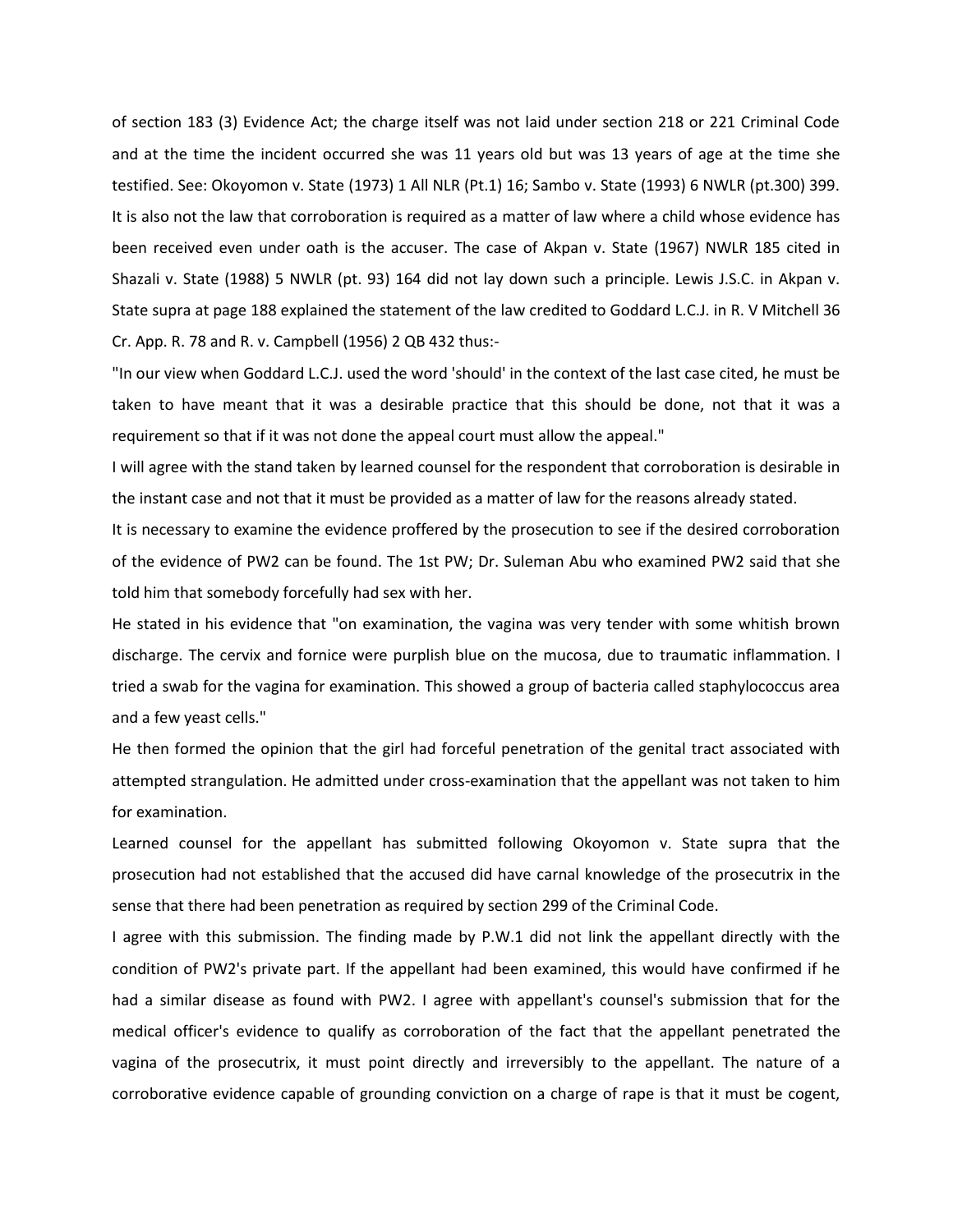compelling, and unequivocal as to show without more that the accused committed the offence charged. See: Igbine v. State (1997) NWLR (Pt.519) 101. As in Igbine's case supra the evidence of PW1 shows that there was an act of rape but there is nothing in this evidence of PW1 to link the appellant with the offence: Okpanefe v. State (1969) I ALL NLR 420; Olaleye v. State (1970) 1 ALL NLR 300.

This is not the end of the matter. PW1 went further to state that there was forceful penetration of the genital tract of PW2 associated with attempted strangulation. This finding by PW1 has negatived the element of consent by PW2. In her evidence in chief PW2 stated that the appellant held her neck and threatened to shoot her on the face if she refused to remove her pants. Also testifying in-chief, 3rd PW Fidelis Erameh stated that at the Police Station the appellant gave him his name and he said he was sorry for what he had done and asked for his forgiveness since he (appellant) was a friend to 3rd PW's elder brother, Dr. Erameh. He then reminded him that he was accused of raping a schoolgirl but he denied raping her but tried to force her. This piece of evidence coupled with the evidence of Irene Osagie who testified as DW3 at page 27 of the records that:-

"The girl came and held me and said one man wanted to rape her."

are all pieces of evidence which point towards attempted rape. In Okoyomon v. State (supra) the Supreme Court in a similar situation as this one substituted the offence of attempted rape for the offence of rape which the trial court found proved.

It is rather unfortunate that the appellant who was arrested soon after the incident and taken to the Police Station was not subjected to medical examination. This may not be unconnected with the unexplained absence of the prosecutrix for two days despite the fact that she narrated her ordeal to her father on the same day that the incident occurred.

The second issue raised by the appellant does not merit any further consideration. I find that there are no material contradictions in the evidence of the prosecution witnesses concerning the offence of attempted rape.

In conclusion, I allow the appellant's appeal on his conviction for the offence of rape but would substitute it with attempted rape with five years imprisonment.

AKINTAN, J.C.A.: I had the advantage of reading a draft of the leading judgment prepared by my learned brother, Akaahs, J.C.A. The facts of the case and all the issues raised in the appeal are well set out and discussed in full. I do not intend to repeat them here. All I have to say is that, for the reasons given in the leading judgment, I too agree that the appeal partially succeeds in that the conviction for rape is reduced to one for attempted rape. I abide with the consequential order on sentence.